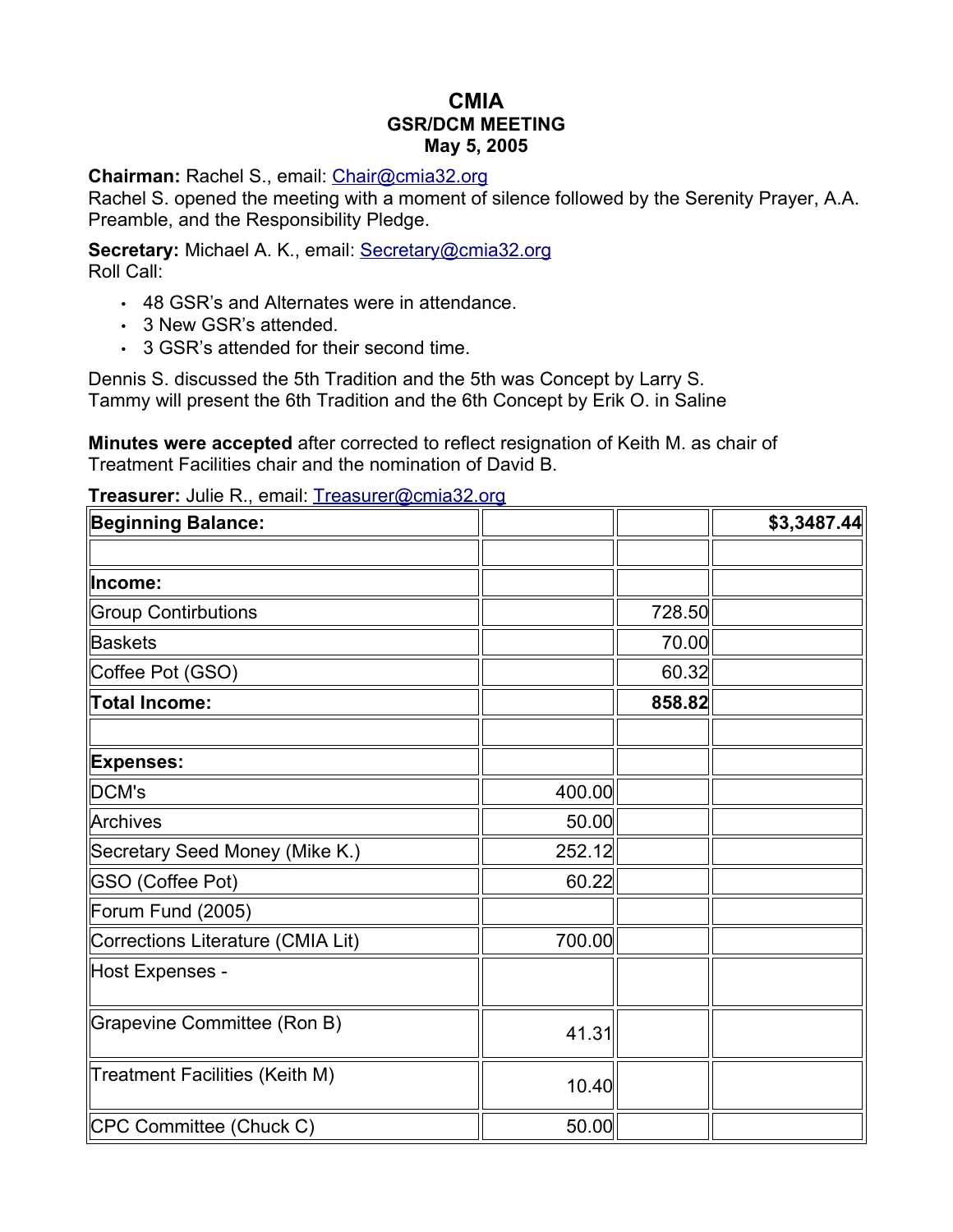| Corrections Committee (Art M) | 45.95      |            |
|-------------------------------|------------|------------|
| Registrar (Steve H)           | 50.00      |            |
|                               |            |            |
| Total Expenses:               | (1,660.00) |            |
|                               |            |            |
| <b>Ending Balance:</b>        |            | \$2,686.26 |

## **Literature:** Lyle T., email: [Literature@cmia32.org](mailto:Literature@cmia32.org)

| <b>Beginning Balance</b> | \$696.22 | <b>Expenses</b>                  |          |
|--------------------------|----------|----------------------------------|----------|
| Income:                  |          | Purchases                        | 2,294.04 |
| Sales                    | 1,577.95 | Travel Expenses & Storage        | 125.39   |
| Committee sales          | 785.65   | Taxes                            | 178.99   |
| Sales Tax                | 94.68    | Total Expenses:                  | 2,598.42 |
| Total Income:            | 2,458.28 |                                  |          |
|                          |          | <b>Ending Balance in Account</b> | \$556.08 |

# **Finance Committee:** Stanley P., email: [Finance@cmia32.org](mailto:Finance@cmia32.org)

Number of members present: 6

| Beginning Balance           | \$2,686.26 |
|-----------------------------|------------|
| <b>Expenses</b>             | 1,478.47   |
| Expenses "pending approval" | 200.00     |
| <b>Ending Balance</b>       | \$1,007.79 |

## **Registrar:** Steve H., email: [Registrar@cmia32.org](mailto:Registrar@cmia32.org)

All updates have been sent to GSO. Updates are still welcome on an ongoing basis. Thanks to everyone's hard work. Contact has been made with the family of Kevin T, DCM from District 28, Alpena. Letters and emails are welcome according to Kevin's wife, Dawn. Kevin's listed home address and email address remain the same but the phone has been canceled. Please see the announcements for his military address and email address.

**Forum:** Bruce H., email: [Forum@cmia32.org](mailto:Forum@cmia32.org) Sign ups for the 2005 Forum in Houghton continue.

# **Website Committee:** Michael K., email: [Website@cmia32.org](mailto:Website@cmia32.org)

Ron A. stopped by the web committee table and submitted the Reservation Form from the Soaring Eagle Resort/Casino for the 53rd Michigan State Convention. He asked if we could post the form on the website. After a discussion concerning traditions for placing a form like this on our site we concluded it should be ok especially if we include a link to other hotels in the area. We plan to create a document to be placed on the website so people can download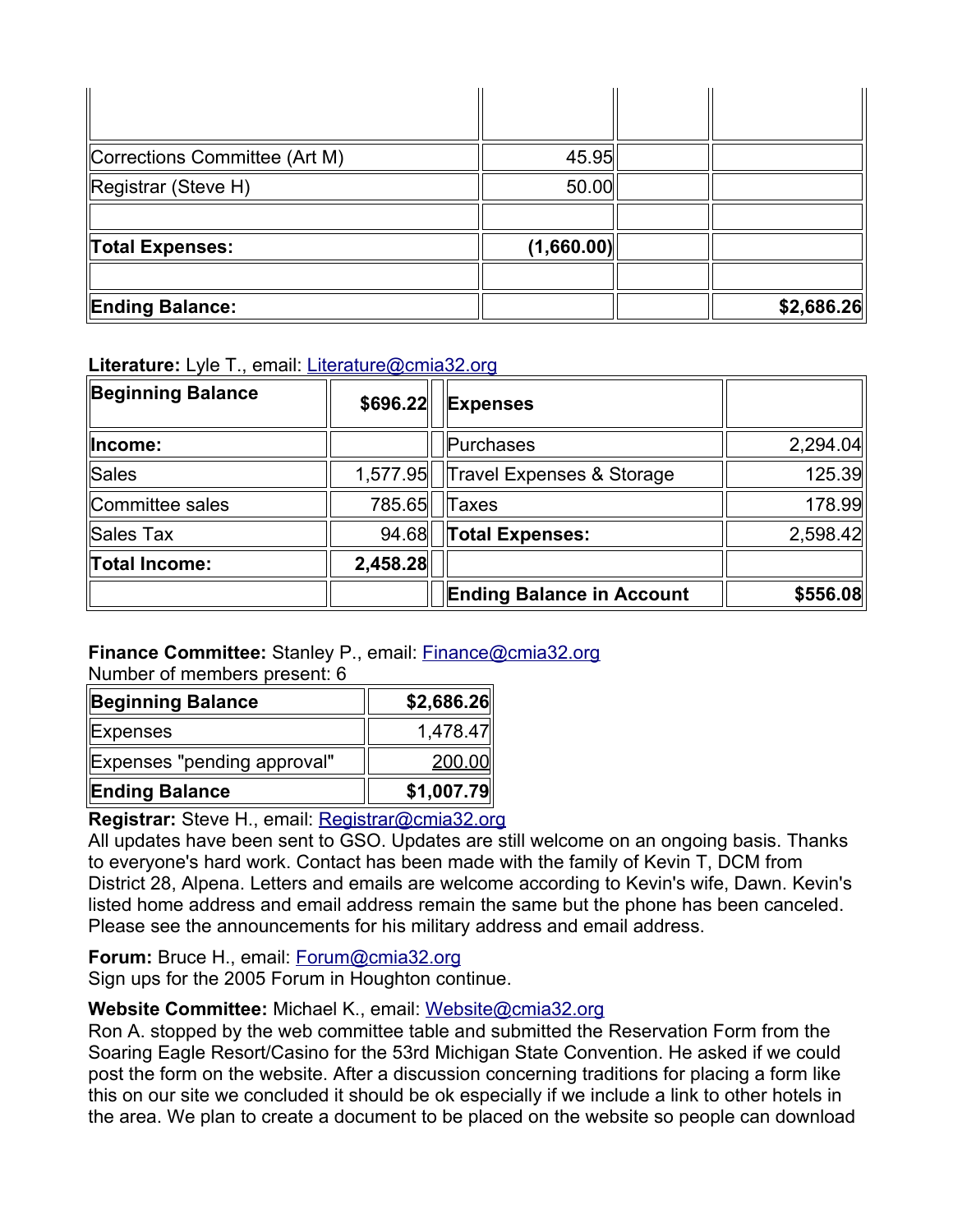the form, fill it in, then fax or mail the form to the Soaring Eagle Resort. We will try to have the form posted sometime this coming week. Jesse P. also stopped by and we talked about cmia32.org is now linked at the GSO website, AA.org. Thank you Jesse for contacting GSO to get us linked to there site. Area Assembly minutes are now posted on the website, archives to be posted soon. Delegate Reports are posted on the site, including recent archives for Jesse P. Past Delegate Reports are in the process of being archived for the website. Thank you Dennis S. and Ron A. for looking into finding your past reports. Email forwarder addresses are linked at the site where appropriate for officers and committees. We tried to put an email address at all occurrences of any officer or committee that has an email address. MCYPAA has us on their mailing list and we are working with them to try to keep their current flyers for coming events updated on our site. Speedlink is undergoing major server upgrades. This should eventually give us better access to email account management and web log information. (Later, after the committee meetings) Steve H. suggested we have an email forwarder for all officers and committees. If we have no email address to forward a particular office or committee then he suggested they be forwarded to the Chair forwarding address. Steve H. also asked if we could put the Group Change, New Group and District Information Change forms on the website. Conversation followed about possibly having the forms open for filling in and then automatically emailed out to the Registrar. We will look into the possibility of setting the forms up as a form on a web page with a submit button to email them to Steve.

## **Treatment Facilities:** Keith M., email: [Treatment@cmia32.org](mailto:Treatment@cmia32.org)

We opened with the serenity prayer and had four people attending. We discussed getting a new treatment facilities list made up. Cathy is going to work on the list for us. Lori took the Big Book and the 12 & 12 books to the "Home of New Vision" facility in Jackson. We have a dozen of each coming next month for them. We closed with the Lords prayer.

## **CPC Committee:** Chuck C., email: [CPC@cmia32.org](mailto:cpc@cmia32.org)

There were three in attendance. District 10 CPC committee, working through a Felony Probation Officer, has some literature placed in the Shiawassee County Jail and work release center. After many communications, we found out that there was a fund set up at the jail that would pay for such literature. She took it on her own to contact GSO to purchase literature, and we handed out 2 mini CPC kits.

## **Public Information:** Stanley P., email: [PI@cmia32.org](mailto:pi@cmia32.org)

There were 6 members present. Our topic was what Public Information committee actually does. We provide hospitals, Libraries, Schools etc. with pamphlets, booklets and other literature, which are conference approved to help carry the message. PI Committee also provides for Radio, TV and newspaper public service announcements.

## **Archives:** Jim D., email: [Archives@cmia32.org](mailto:Archives@cmia32.org)

CMIA started in 1951. We still need minutes from the 1960's and early 1970's to complete our collection. If you have any access to any of these please let us know. We are putting together a short history of CMIA to take to the International convention in Toronto. GSO Archives committee will have a place to display these. Thanks for your support.

# **Corrections:** Art M., email: [Corrections@cmia32.org](mailto:Corrections@cmia32.org)

(no repert)

## **Special Needs:** Jim M., email: [Specialneeds@cmia32.org](mailto:Specialneeds@cmia32.org)

We had four members in attendance. We discussed the importance of having a special needs committee and chairman in your district so we can be ready to carry the message to all